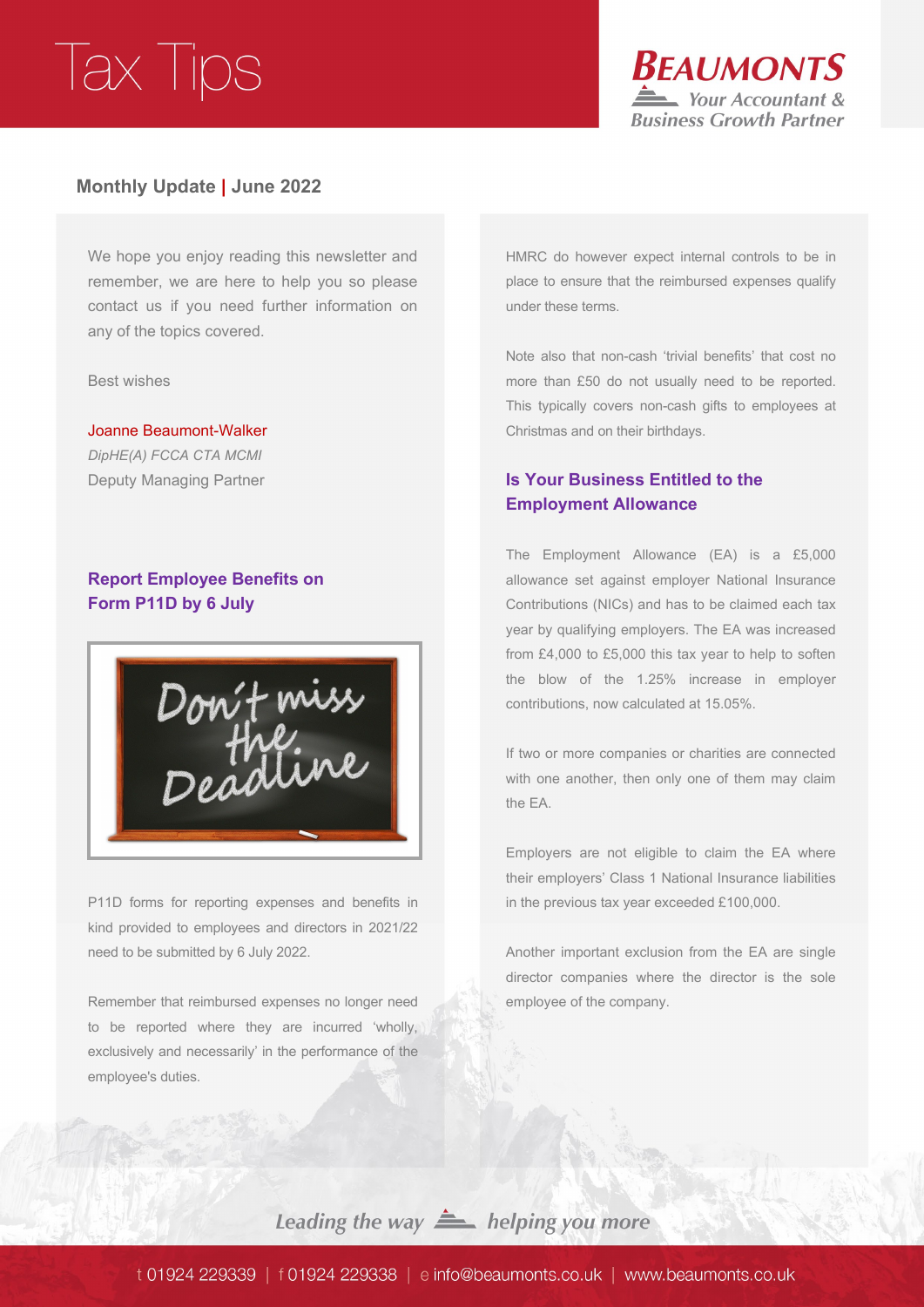

### **Monthly Update | June 2022**

### **Buying An Electric Car? Does It Need to Be New?**

The shortage of semiconductors has meant long delays in the delivery of new cars. This has caused many company car drivers to choose a second hand car instead, but what are the tax consequences?

Unless the car has zero emissions, the capital allowance rules are the same for new and used cars bought by the business. Plant and machinery capital allowances may be claimed on the purchase price of the car at either 18% or 6%, depending on whether the CO2 emissions for the vehicle are below or above 50g CO2 per km.



Where a zero-emission car is acquired by the business, a special 100% first year allowance only applies to new cars.

There is however an exception for certain exdemonstrator cars. HMRC accept a car is unused and not second hand provided it has been driven for a limited number of miles for the purposes of testing, delivery, and test driven by potential purchasers.

When calculating the P11D benefit of company cars the original list price inclusive of extras should be used, not the purchase price. Hence the P11D value for a secondhand company car may be significantly higher than the price paid for the vehicle.

#### **Salary Sacrifices – Get the Timing Right**

Many employers and employees have been putting in place salary sacrifice arrangements to give up some of their contractual salary in exchange for additional pension contributions or an electric company car. In these specific cases and if correctly structured, the employee is taxed on the lower of the taxable benefit and the salary foregone.

In the case of the electric car the benefit is currently 2% of the original list price. There is no taxable benefit on employer pension contributions.

When the director or employee enters into the salary sacrifice arrangement, they must agree with their employer to vary the employment contract well in advance of the date when the first payment under the new arrangement is due to be made. If the contractual changes have not been completed by that date, the terms of the previous contract continue to be in force.

Leading the way  $\triangleq$  helping you more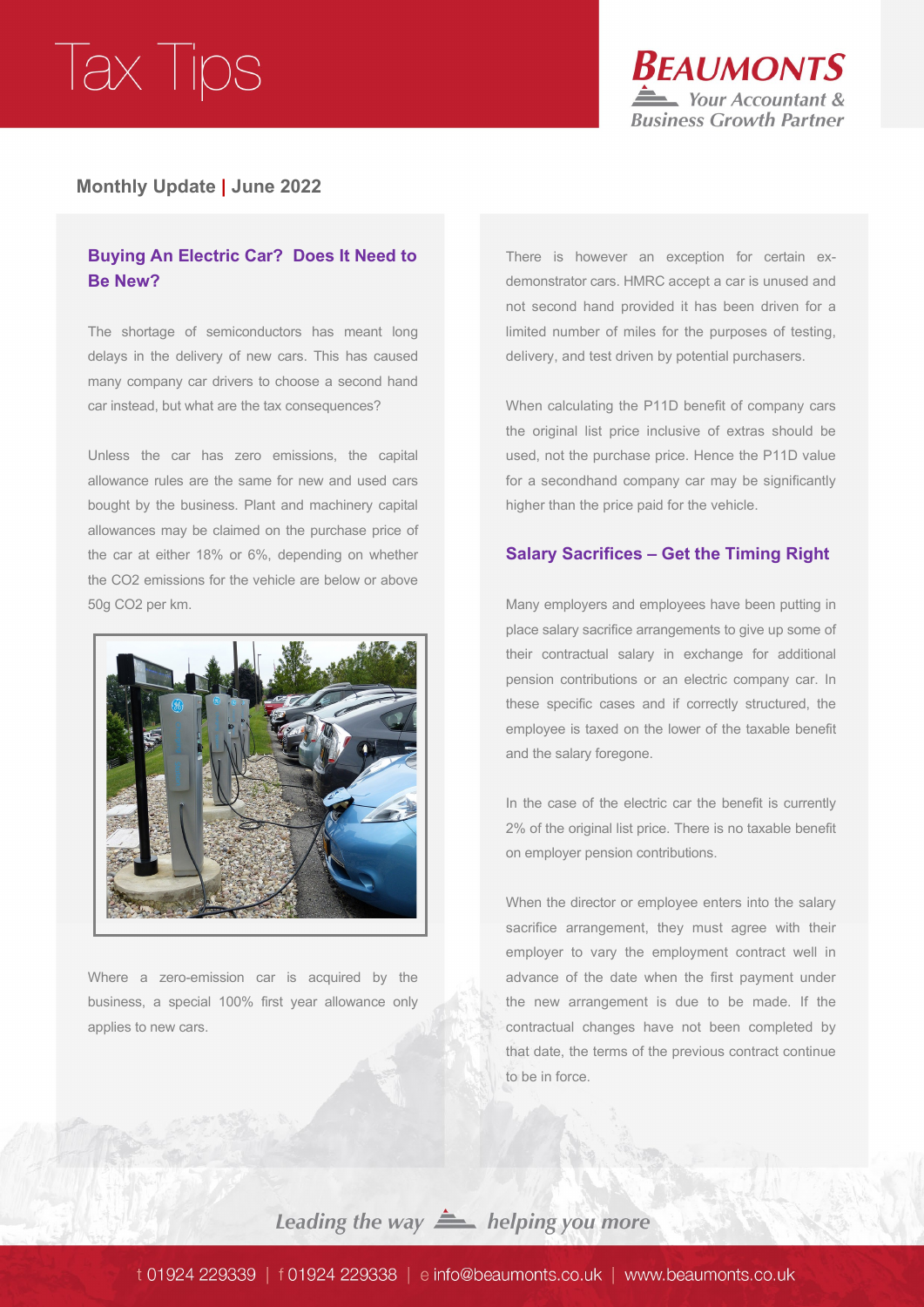

### **Monthly Update | June 2022**

This means that the employee is still entitled to receive, and is therefore still taxable on, the previous higher salary, even though the smaller, postsacrifice amount is paid.

### **Capital Gains Tax on Separation & Divorce**

When a married couple or civil partners separate, tax planning is understandably not at the top of the list of their thoughts. However, a 'no gain/no loss' rule allows capital assets to be transferred between them free of capital gains tax (CGT) up to the end of the tax year in which they permanently separate. Beyond that date, asset transfers between the couple will often give rise to a CGT liability. With many divorce settlements taking several months this is worth careful consideration.



The Office of Tax Simplification has recommended to the Treasury that the no gain/no loss rule should be extended to two years from the date of permanent separation.

The government have accepted this recommendation, but the change in rules is yet to be legislated.

The actual date that assets are treated as transferred between the separating couple depends upon how the marriage or civil partnership is dissolved.

It is also important to consider private residence relief (PRR) on the family home. It should be noted that where one spouse or civil partner leaves the matrimonial home, they may continue to be eligible for PRR even if they no longer live in the property. There are specific conditions that need to be satisfied for this to apply.

All in all, CGT on separation is a complex area and please do talk to us if any issues may be in point. We understand the sensitivity of the situation and are here to help.

#### **Advisory Fuel Rate for Company Cars**

Surprisingly there were very few changes to the HMRC advisory fuel rates from 1 March 2022.

Now that the increased prices have fed through into the HMRC calculations there are some significant increases from 1 June 2022, as set out in the table below.

In cases where the employee pays for the car fuel, these mileage rates should be used by the employer to reimburse the employee for business journeys.

Leading the way **A** helping you more